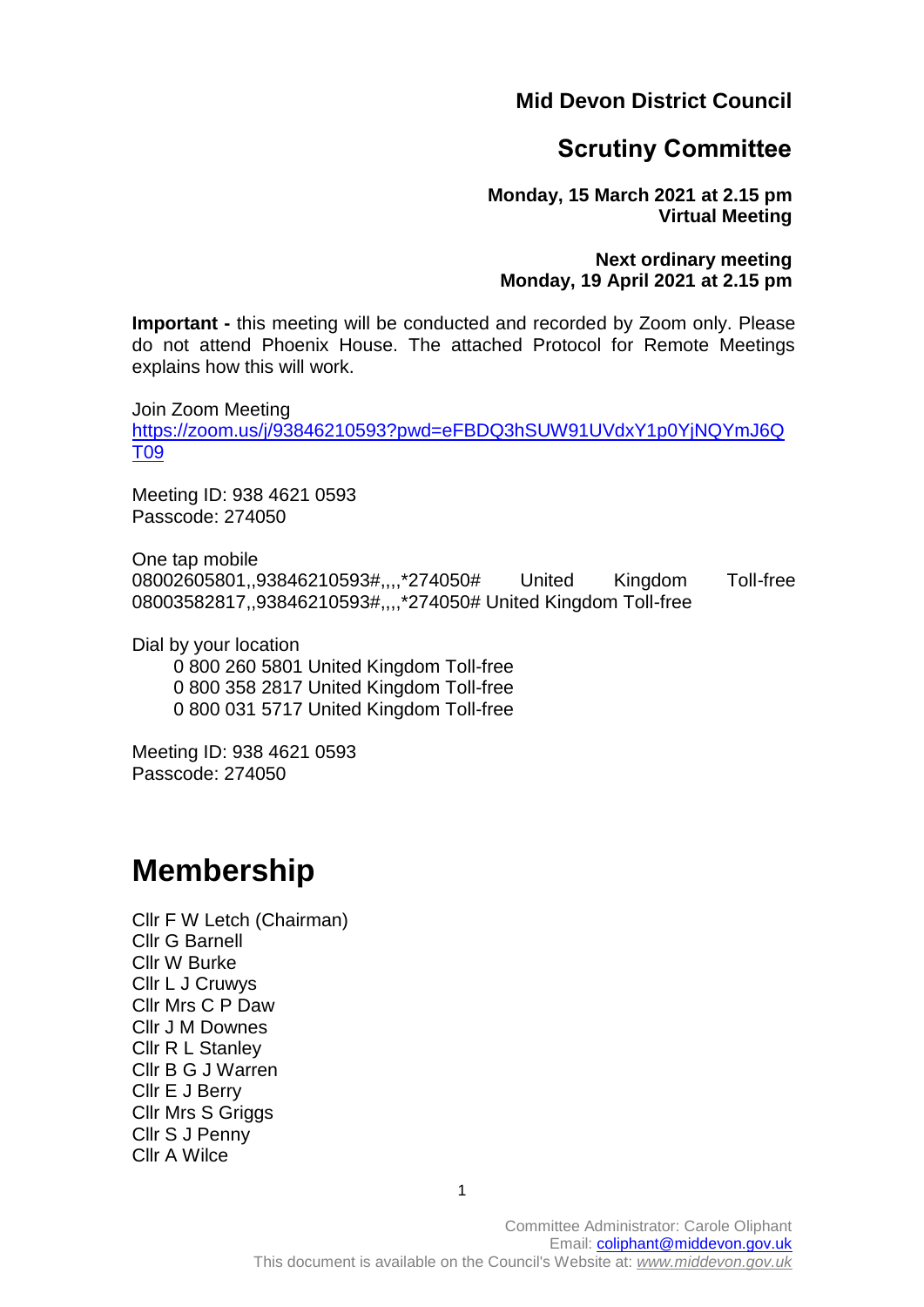# **A G E N D A**

*Members are reminded of the need to make declarations of interest prior to any discussion which may take place*

- 1 **APOLOGIES AND SUBSTITUTE MEMBERS**  To receive any apologies for absence and notices of appointment of substitute Members (if any).
- 2 **REMOTE MEETINGS PROTOCOL** *(Pages 5 - 12)* Committee to note the Remote Meetings Protocol
- 3 **DECLARATIONS OF INTEREST UNDER THE CODE OF CONDUCT**  Councillors are reminded of the requirement to declare any interest, including the type of interest, and reason for that interest, either at this stage of the meeting or as soon as they become aware of that interest.

## 4 **PUBLIC QUESTION TIME**

To receive any questions relating to items on the Agenda from members of the public and replies thereto.

Note: A maximum of 30 minutes is allowed for this item.

#### 5 **MEMBER FORUM**

An opportunity for non-Cabinet Members to raise issues.

#### 6 **MINUTES OF THE PREVIOUS MEETING** *(Pages 13 - 28)*

Members to consider whether to approve the minutes as a correct record of the meetings held on  $15^{th}$  February 2021 and 1<sup>st</sup> March 2021.

The Committee is reminded that only those members of the Committee present at the previous meeting should vote and, in doing so, should be influenced only by seeking to ensure that the minutes are an accurate record.

## 7 **DECISIONS OF THE CABINET**

To consider any decisions made by the Cabinet at its last meeting that have been called-in.

## 8 **CHAIRMAN'S ANNOUNCEMENTS**

To receive any announcements that the Chairman of Scrutiny Committee may wish to make.

#### 9 **CABINET MEMBER FOR ENVIRONMENT** *(Pages 29 - 32)*

To receive an update from the Cabinet Member for the Environment on area's within his portfolio.

## 10 **FORWARD PLAN** *(Pages 33 - 40)*

Members are asked to consider any items within the Forward Plan that they may wish to bring forward for discussion at the next meeting.